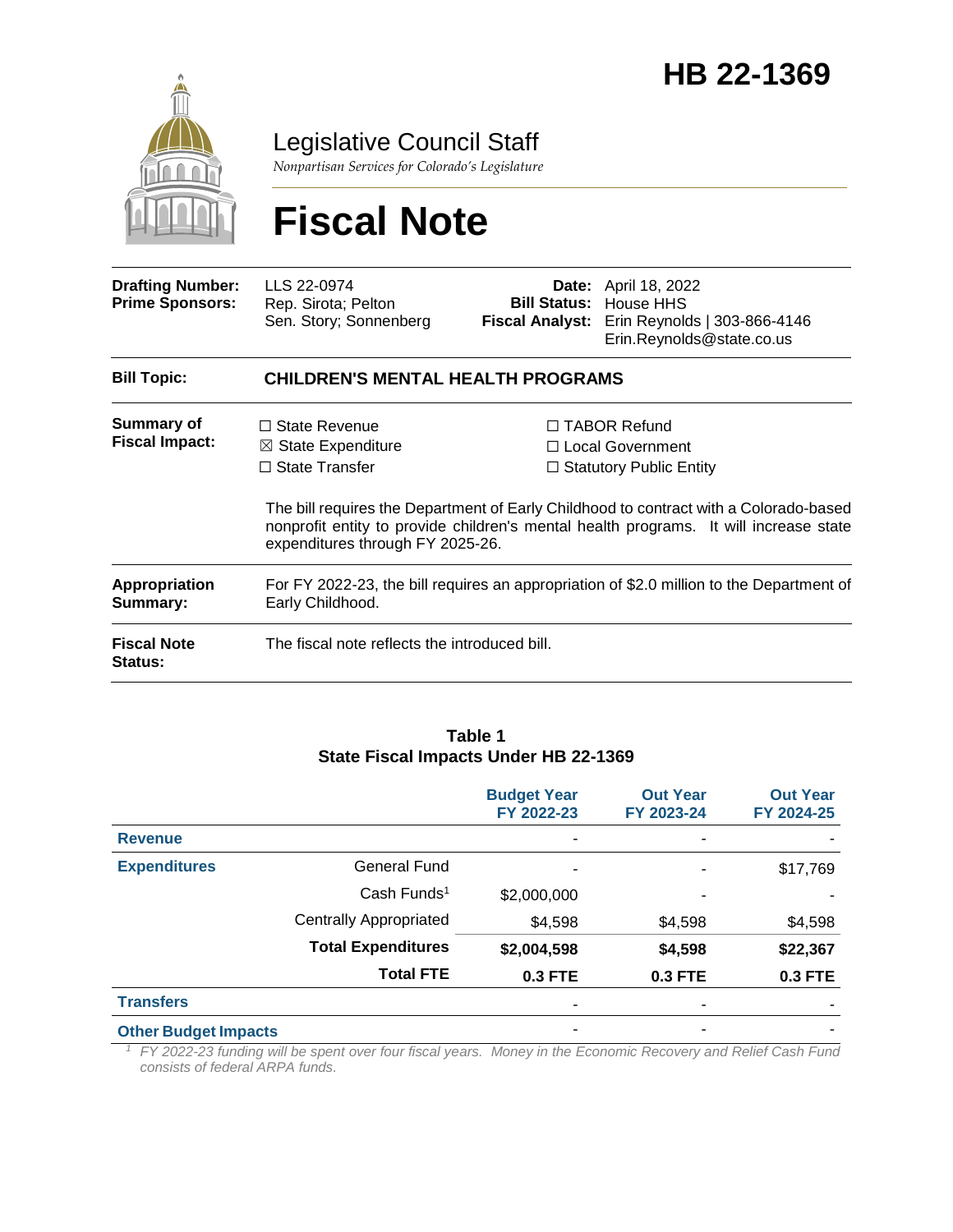Page 2

# Page 2<br>April 18, 2022 **HB 22-1369**

## **Summary of Legislation**

By November 1, 2022, the Department of Early Childhood (CDEC) must contract with a Colorado-based nonprofit entity to provide children's mental health programs. The entity must have previous and current experience serving children and use curriculum outlined in the bill.

The contract entity is required to

- perform readiness assessments, provide training, and monitor program implementation;
- provide ongoing quality assessments and improvement recommendations;
- provide the CDEC with site-specific and statewide process and outcome evaluations of children's mental health programs; and
- annually prepare and submit to the CDEC an evaluation of the outcomes of all of the children's mental health programs implemented.

The bill requires the General Assembly to appropriation \$2.0 million in FY 2022-23 from the Economic Recovery and Relief Cash Fund. CDEC may use up to 5 percent of funding for implementation costs.

### **State Expenditures**

The bill increases state cash fund expenditures in CDEC by \$2.0 million through FY 2025-26 from the Economic Recovery and Relief Cash Fund and General Fund. Beginning in FY 2024-25, personal services costs will be paid from the General Fund. Expenditures are shown in Table 2 and detailed below.

#### **Table 2 Expenditures Under HB 22-1369**

|                                           | FY 2022-23  | FY 2023-24 |
|-------------------------------------------|-------------|------------|
| <b>Department of Early Childhood</b>      |             |            |
| <b>Personal Services</b>                  | \$17,769    | \$17,769   |
| Children's Mental Health Program Contract | \$1.964.462 |            |
| Centrally Appropriated Costs <sup>1</sup> | \$4,598     | \$4,598    |
| <b>Total Cost</b>                         | \$1,951,289 | \$22,367   |
| <b>Total FTE</b>                          | 0.3 FTE     | $0.3$ FTE  |

<sup>1</sup> *Centrally appropriated costs are not included in the bill's appropriation.*

**Department of Early Childhood.** Over four fiscal years, the CDEC requires 0.3 FTE Contract Administrator to manage the procurement process for program, develop and administer contracts, and manage accounting and reporting. This staff will be paid from the cash fund in FY 2022-23 and FY 2023-24, and the General Fund in FY 2024-25 and FY 2025-26.

 **Children's Mental Health Program Contract.** The remainder of funding will be spent contracting for children's mental health programs.